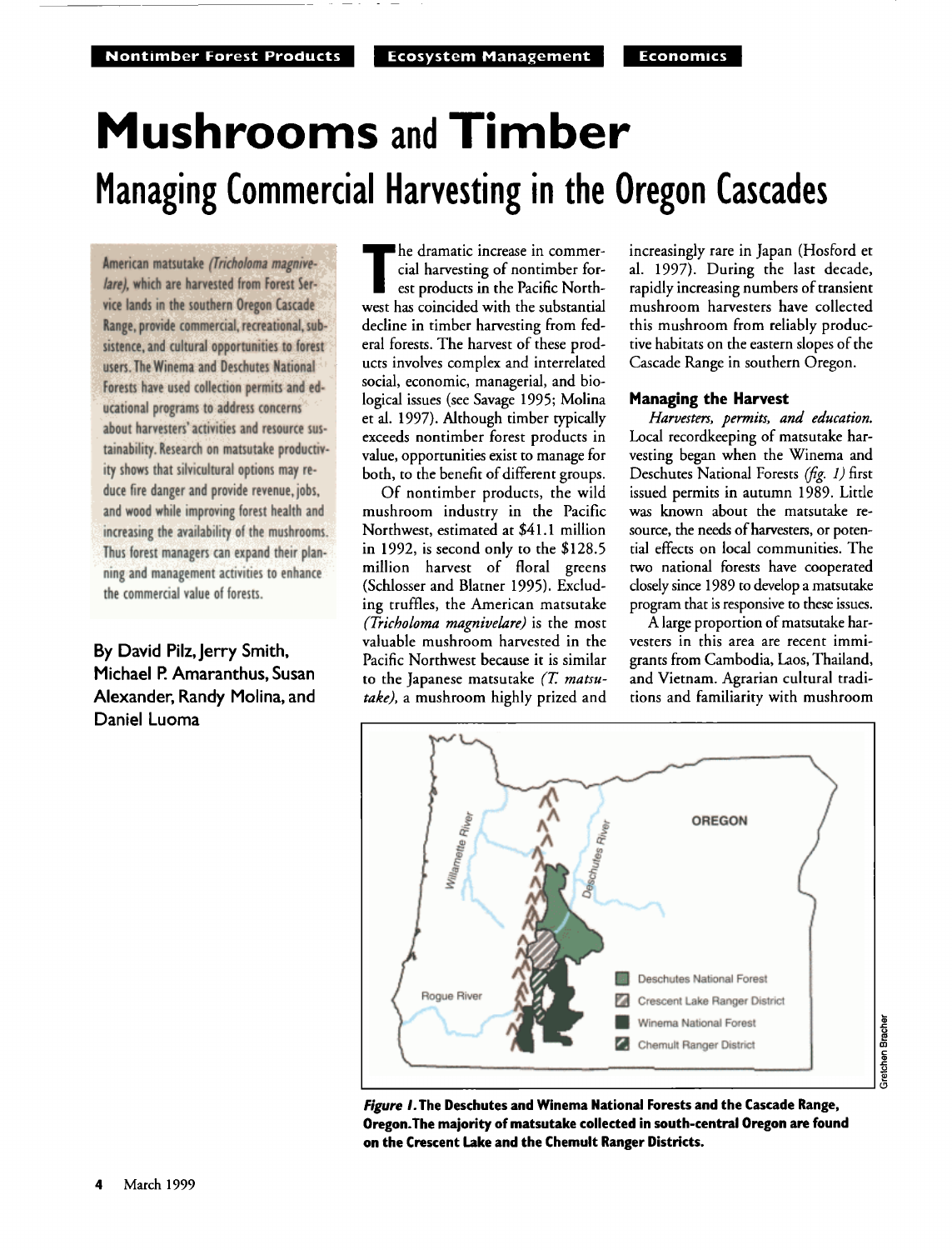**harvesting draw Asian Americans to this livelihood (Richards and Creasy 1996). Many have limited job prospects because oflanguage barriers, and mushroom harvesting gives families a way to support themselves. The languages, ethnicity, and cultural traditions of the matsutake harvesters are the most salient social issues facing managers.** 

**To educate harvesters, the Chemult Ranger District on the Winema National Forest and the Cresent Lake Ranger District on the Deschutes designed ahighly visible program. Topics include harvesting techniques, minimum mushroom sizes, areas off-limits to collection, protection of archaeological sites, camping etiquette, firearms laws, and wildfire danger. The issuance**  of permits-required by law for re**moval of any forest product--provides the best opportunity for educating harvesters. Before obtaining a permit, each harvester must view a short educational video featuring Asian actors, demonstrations, and universal symbols. Forest Service personnel identify individuals in the audience willing to translate for non-English speakers as each topic is discussed. Professional interpreters also facilitate cross-cultural**  **Jerry Smith (left), who administers the matsutake program on the Chemult Ranger District, and Oregon State doctoral candidate Charles Lefevre sample a study plot in a pure lodgepole pine stand."Buttons," whose veils are still closed, are the most valuable mushrooms by weight.** 

**communication. The program is con**sidered highly successful by both har**vesters and managers.** 

**Frequent contact with harvesters is also deemed essential; Forest Service**  personnel, law enforcement officers, **and researchers all participate. At the program's inception in 1989, 265 permits were sold, yet there were likely 1,600 to 2,000 harvesters. Permit sales and compliance have increased dramatically since the educational program began (table l, p. 6). The Winema and Deschutes now cooperate with the adjacent Willamette and Umpqua National Forests to issue a permit valid in all four forests. The permit packet includes detailed maps of areas where commercial collection is allowed and a** 

thorough explanation of permit condi**tions. Although permits are valid in all four participating national forests, most are used in the ranger district where they were purchased.** 

**A permit fee structure has been developed that is responsive to harvesters' incomes and also appropriate for the sale of public resources. In 1997 a commercial permit cost \$50 for five days, \$200 for the season. Permits for less valuable mushrooms are sold separately. Matsutake permit revenues exceed the cost of managing the harvest and conducting research; income from the sale of permits goes to the US Treasury, however, and does not directly support management and research activities. Funds for managing the mushroom re-**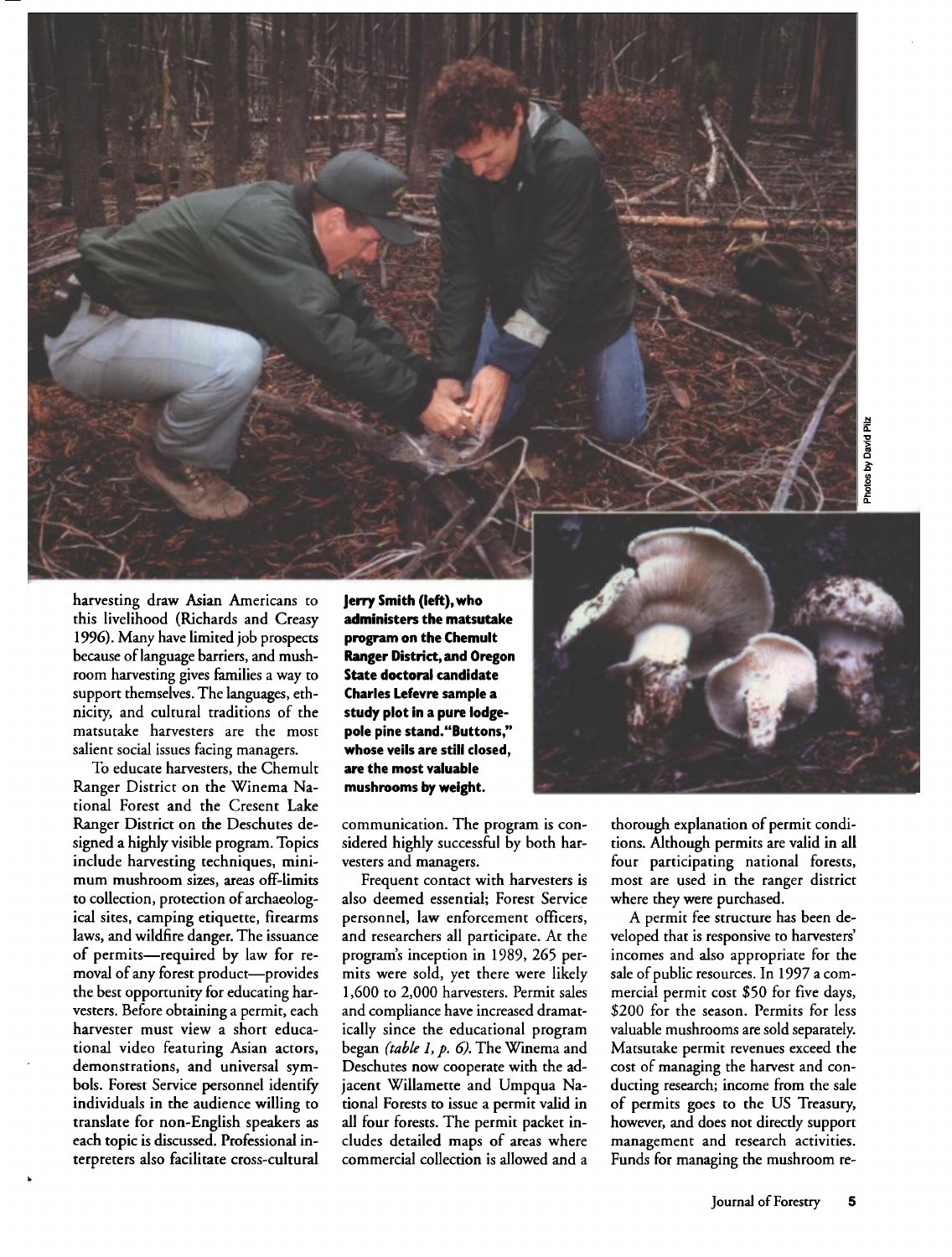**source come instead from timber sale program budgets. Local ranger districts are seeking authority to retain mushroom permit revenues to fund program administration, education, law enforcement, and resource monitoring.** 

**Impacts on local communities. Chemult and Crescent Lake Junction are the two local communities where mushroom buyers conduct business. Neither community is incorporated and each has a population of less than 300. Weather conditions, annual variation in fruiting levels, and fluctuations in prices influence the number of** 

**Matsutake pickers, many of them Asian-Americans, must participate in an educational program as a condition of getting a permit. Program leaders stress harvesting techniques that minimize damage to the mycelium in the soil and promote subsequent fruiting.** 

**Table 1. Total permit sales, value, and percentage of harvesters with permits** 

**(compliance), Chemult Ranger District (Winema National Forest) and Crescent Ranger District (Deschutes National Forest).** 

| e est        | <b>Permits</b>   | Valve             | <b>Estimated compliance"</b> |
|--------------|------------------|-------------------|------------------------------|
| 1989         | 265              | 5237603           | <b><i><u>ALAMA</u></i></b>   |
| 1990         | 1.622            | 37.040            | $30 - 40$                    |
| 1991         | 3.647            | 85,860            | 96.                          |
| 1992<br>1993 | 2.347<br>11.405* | 40.792<br>220,585 | 80.90<br>80                  |
| 1994         | 2.157            | 166.726           | $00 +$                       |
| 1995         | 4,398            | 273,730           | <b>CO.</b>                   |
| <b>SSSIE</b> | 4.206            | 3345200           | GO4.                         |
| 1997*        | 3.733            | 355.939           | 914                          |
| 1998         | 1,246            | 138.330           | 90                           |

: The number of permits sold does not reflect the humber of harvestats because tallies include 2-day.<br>5-day, and seasonal permits<br>- Compliance was estimated by law enforcement officers and ranger detrior personnel who inqu **tricts issued 5-day minimum permits that enabled harvesters to check fruiting conditions dudrig a**  rong weekend.<br>\*1997 was an exceptionally good year for materialise fruiting (indeed, all musincoms in the Pacific<br>Northwest), but materials professions for this and the fourth supples and a dependent subparties is a<br>discri

**harvesters. Prices can fluctuate unpredictably because buyers are competitive and harvest levels in other countries can alter prices daily. Surveys of buying stations and campground occupancy indicate that 1,400 to 1,800 harvesters now visit the area annually. Several hundred additional individuals operate the buying stations and are involved in support activities, such as campground management and law enforcement. All these individuals require goods and services during a season that once saw only a few big-game hunters and campers.** 

**Local stores, restaurants, gas stations, and motels enjoy increased sales, but**  community services---law enforcement. **trash disposal, roadways, parking lots,**  campgrounds, sewage systems, and public telephones-also experience in**creased use. A local community action team, which includes Forest Service managers, is exploring opportunities to enhance local sales and expand public services. One option is a local mushroom-processing facility to increase economic returns to the community.** 

Safety and law enforcement. Traffic **congestion, firearms, alcohol use, large** 

> **quantities of cash, ethnic conflicts, and crowded camping facilities increase the workload for local law enforcement agencies. Efforts to address these challenges include the education program, increasing the visibility of agency personnel, employing multilingual law enforcement officers, providing • adequate concessionaire<br>• campground facilities. • campground facilities, <• matching permit numbers -• to campground capacities, • and setting harvest season**  dates to help law enforce-

**ment agencies plan their workloads.** 

**Resource impacts. The American matsutake is an ectomycorrhizal fungus; it forms a symbiotic association**  with certain host trees by providing the **trees with an extended root system for nutrient and water uptake; in return, it obtains carbohydrates that the tree produces through photosynthesis. Harvesting the fruiting bodies (mush**rooms) is analogous to harvesting ap**ples from an apple tree in that the organism is little affected by plucking the fruit. Several concerns exist, however. The most valuable matsutake are the immature "buttons" that remain fresh during shipment to Japan. Prices for immature matsutake are an order of magnitude higher than for mature specimens; hence many mushrooms are harvested before they have the opportunity to disseminate their spores. Also, harvesters occasionally dig or move forest floor litter layers to find buttons that have not yet emerged.** 

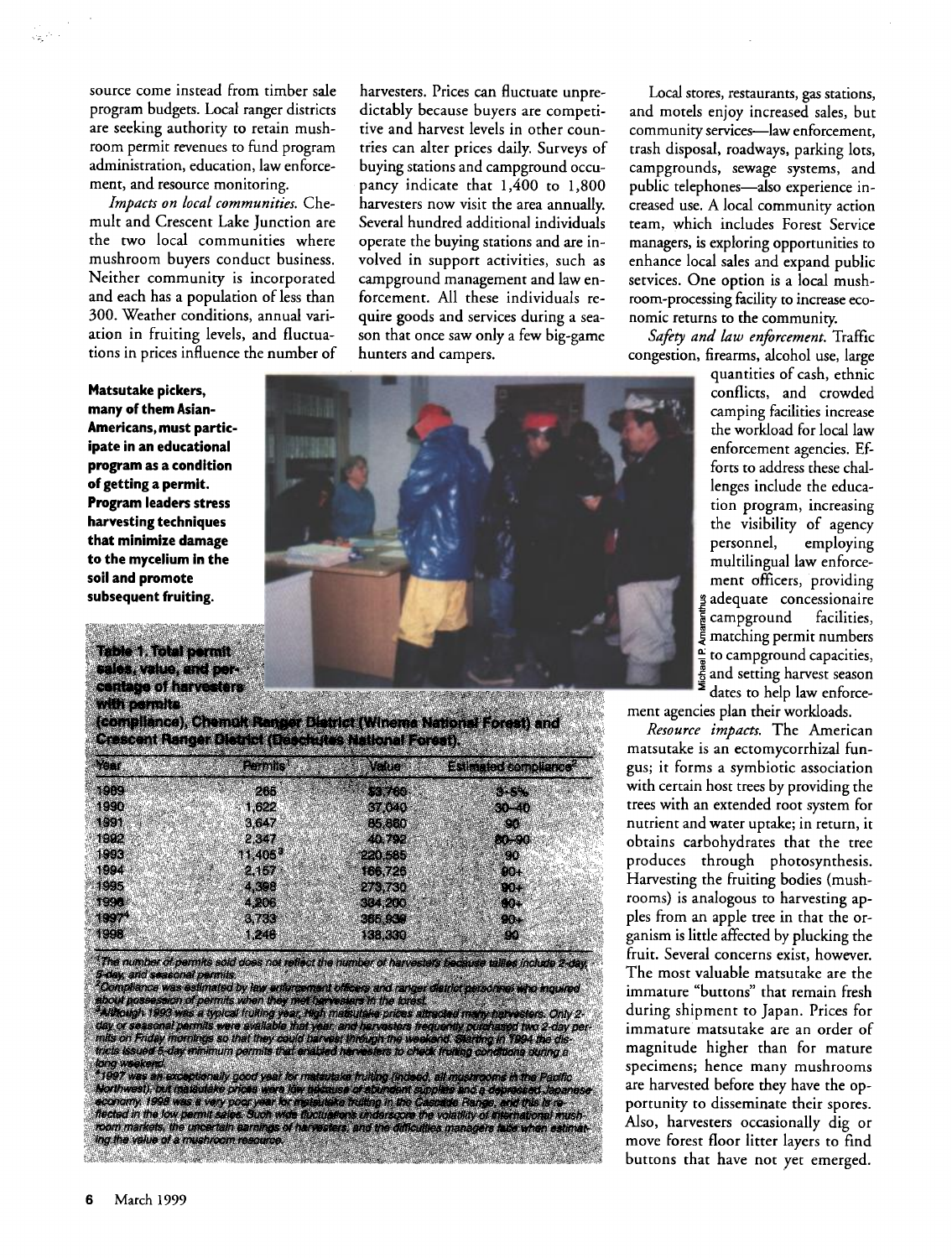**This may harm the mvcelium (body of the fungus) in the soil and reduce subsequent fruiting.** 

**To ameliorate these potential impacts, harvesters are permitted to use only narrow tools (less than 1 inch wide) for prying mushrooms from the ground. They are instructed to cover holes and leave mature specimens to disperse spores. A minimum length of**  2.5 inches has been specified in the per**mits, and in 1998, minimum cap diameters were specified because this dimension can be measured before the mushroom is picked. Local ranger districts have cooperated with mushroom buyers to ensure that undersized mushrooms**  are not purchased, with the result that **the area has a favorable reputation for large buttons. Matsutake that fruit before the first hard frost in late summer or early autumn are typically riddied with insect larvae. To allow this first flush of low-value matsutake to mature and spread spores, the starting date of the commercial harvest season is set for**  mid-September. No harvesting is per**mitted in wilderness and research natural areas, and authorized collection areas are rotated annually to allow periodic spore release and recovery.** 

#### **Research**

**Study sites and goals. In 1992, recognizing the need to monitor matsutake productivity and better understand its biology and ecology, Chemult Ranger District managers designated three sections (square miles) of the US Rectangular Survey System for matsutake research. The sections are located along a main access road of increasing elevation. A roadside interpretive display explains research objectives and asks harvesters to collect elsewhere. Study areas and research goals also are discussed at the educational presentations when harvesters buy collection permits.** 

**Because annual precipitation in the Chemult Ranger District decreases sharply with decreasing elevation, the three study sections (median elevations of 5,800, 5,500, and 5,100 feet) repre**sent distinct habitats stratified by ele**vation even though plant species composition overlaps somewhat. Shasta red fir (Abies magnifica v. shastensis), white** 

**fir (A. concolor), sugar pine (Pinus lam**bertiana), western white pine (P. monticola), and mountain hemlock (Tsuga **mertensiana) are more abundant at**  higher elevations and more mesic sites, **whereas ponderosa pine (P. ponderosa) is more common at lower elevations and on more xeric sites. Lodgepole pine (P. contorta) predominates on flat or concave topography where cold air**  settles and creates spring "frost pock**ets" that damage the sensitive new growth on seedlings of other tree species. More detailed habitat descriptions are available in Hosford et al. (1997).** 

**Studies in the Chemult monitoring area have several objectives:** 

**ß Describe annual patterns of biological and commercial matsutake productivity in three habitats over several years.** 

**ß Examine the extent and type of wildlife consumption.** 

**ß Correlate seasonal fruiting patterns with temperatures.** 

**ß Evaluate sample plot designs.** 

**Biological productivity is defined here as fresh weight, dry weight, or number of sporocarps produced per unit area during a fruiting season. Commercial productivity is defined as the fresh weight or value of matsutake collected per unit area during a harvest**  **season. Comparisons of biological and commercial productivity provide information about the intensity of commercial harvesting and potential impacts on fungus reproduction or availability as wildlife food. Information about preferred ectomycorrhizal host species and correlations between fruiting and temperature can be used to design silvicultural practices that maintain or enhance matsutake fruiting.** 

**Inventory methods. Inventory plots were used to estimate biological productivity. The sampling design was adapted from fungus diversity studies (Luoma et al. 1996). Three experimental areas were located in each section. Within each experimental area, matsutake production was evaluated within six permanent 6.6- by 164-foot (2- by 50-meter) strip plots located systematically (to avoid overlap) and oriented randomly (fig. 2). From 1993 to 1996, all plots were sampled weekly during the fruiting season (typically September to November). Matsutake were counted when they first appeared and marked so that they would not be recounted during subsequent visits. The cap diameter, stem diameter, and distance from annulus to cap were also measured. To estimate the weight of matsutake left on these plots, matsutake collected nearby were weighed** 



**Figure 2. Example of strip plot layouts within experimental area, Chemult Lake Ranger District.**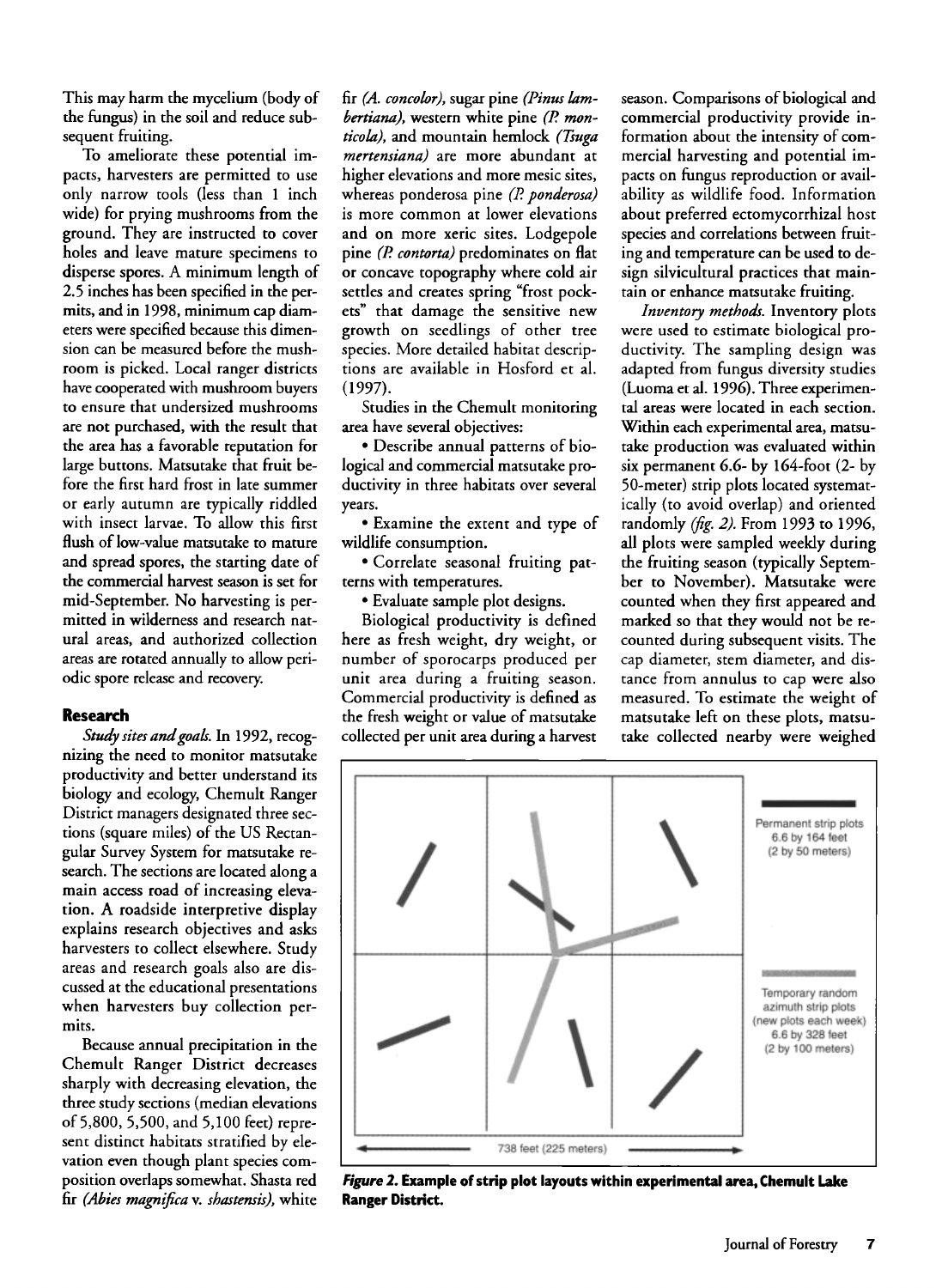

**Figure 3. Number of matsutake per acre (median and 95 percent confidence interval) estimated with samples from the permanent strip plots.** 



**Figure 4. Pounds of matsutake (fresh weight) per acre (mean and 95 percent confidence interval) estimated with samples from the permanent strip plots.** 

**(fresh and dried) and measured to develop regression equations relating weight to dimensional parameters. Commercial-quality grades were assigned to each matsutake, and the percentage of each mushroom consumed by animals (excluding those completely eaten) was recorded.** 

**Because matsutake fruit in clusters,**  the adequacy of our plot size was tested **by also sampling temporary strip plots measuring 6.6 by 328 feet (2 by 100 meters). Each week, two or three of the larger strip plots were located along newly selected random azimuths, starting from the center of each experimental area. Matsutake were only counted on these plots, and signs of animal ac-** **tivity (tooth marks, footprints, scat) were identified and tallied.** 

**Measurements of commercial productivity were obtained with harvesters' help. Selected individuals were**  given exclusive access to the study areas **in exchange for compiling data (at the buying stations) on the weights, grades, and prices of matsutake they harvested.** 

**Weekly maximum and minimum soil temperatures ata 2-inch depth were recorded during the 1993 to 1995 seasons, and maximum and minimum air temperatures at 3 feet above ground were recorded during the 1994 and 1995 seasons. Recorders were located in the center of each experimental area.** 

**Results and discussion. No matsutake fruited in 13 of the 54 permanent strip plots (24.1 percent) we sampled, whereas nine strip plots (16.7 percent) had 56.1 percent of all the matsutake found. Although the temporary strip plots were twice as large, they represented one-time samples rather than seasonal sums. Only 72 of the 560 temporary plots (12.8 percent) had any matsutake fruiting in them. The spatially and temporally clustered distribution of matsutake presents sampling design challenges. Sampling over time may reduce the need for large sample areas, but repeated samples of the same plots are not independent and must be analyzed appropriately.** 

**The skewed distribution of matsutake counts was normalized with a**  log<sub>10</sub> (count+1) transformation before **the analysis of variance (ANOVA) was conducted. Weekly permanent plot productivity data were summed for each year's fruiting season and analyzed by using arepeated-measures ANOVA, with elevational habitats as the main grouping factor and year sampled as the repeated measure. Confidence limits were calculated for the transformed count means and then back-transformed to median counts with their associated confidence intervals (fig. 3). Elevational habitats did not differ significantly and there were no significant interactions among habitats and years, but productivity did vary significantly (p < 0.0001) among years.** 

**The dimension that best correlated** 

**with mushroom fresh weight was cap diameter. This was a fortunate result for future studies because it is the easiest dimension to measure on a mushroom before it is picked. A regression of the log transformation of fresh weight in grams and cap diameters in millimeters provided the best relation. The formula (with standard errors of the coefficients shown in italics in parentheses) is as follows: log (fresh**  weight in grams) =  $-2.624$  (0.4331) + **2.294 (0.235) \* log (cap diameter in**  millimeters). The  $R^2$  of 0.864 for this **equation indicates that 86.4 percent of the variation in weight can be explained by measured cap sizes. P values for both coefficients were < 0.0001. We chose not to use dry-weight analyses because the correlation between cap size and dry weight was weaker and dry weight productivity was not comparable to the commercial harvest.** 

**Cap diameter measurements were unreliable in 1995 because field crews used inconsistent units. To compensate, the average estimated weight was calculated for each grade of matsutake from the 1993, 1994, and 1996 data. Average weights by grade were then applied to the matsutake counted in 1995 according to their grade. Yearly estimates of fresh weight productivity are in figure 4.** 

**The ANOVA conducted on data from the temporary strip plots showed trends very similar to the permanent plots; that is, no differences were noted among the elevation habitats and there were no significant interactions between habitats and years, but the productivity did vary significantly among**  the four years we sampled  $(p < 0.0263)$ . **Harvesters considered 1993 and 1996 typical years, 1994 a poor year, and 1995 a good year, although commercial harvest occurred in all four years.** 

**In 1995 the weight of matsutake that our cooperating harvesters collected in the three study sections was 22 percent of the biological production we extrapolated from our sample plots; in 1996 it was only 12 percent. These**  estimates of the proportion of biologi**cal production commercially harvested seemed surprisingly low. After reviewing our procedures for measuring the commercial harvest, we still believe**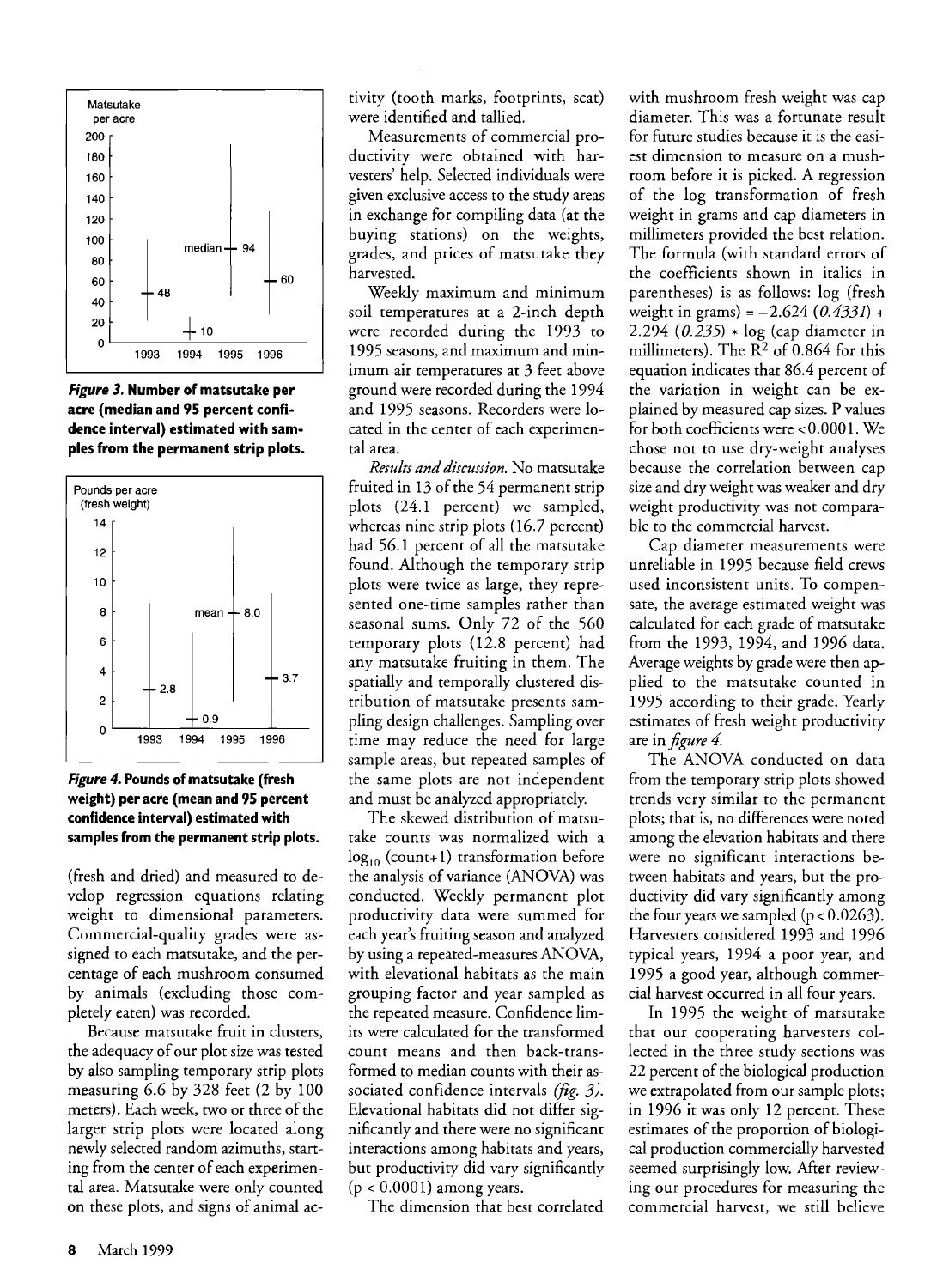**humans harvest no more than half the total biological production. Commercial harvesters typically leave overmature or damaged mushrooms, animals eat some, and even the most skilled harvesters do not find them all. These results have somewhat alleviated concerns about reduced spore dispersal and diminished availability of a preferred wildlife food.** 

**Only 7 percent of the matsutake examined within the permanent strip plots were damaged by animals. Matsutake consumed completely could not be counted and may have biased this estimate, but stumps were commonly found, suggesting that animals may avoid eating the pumice that typically clings to the base. No significant differences were noted among habitats or years. Animal signs on the temporary strip plots were 41 percent deer, 38 percent rodent, 8 percent bear, 7 percent elk, and 6 percent other. Of the matsutake individually examined by cooperating commercial harvesters in 1995, 75 percent were not browsed, 23 percent were browsed by deer, elk, or bear, and 2 percent were eaten by rodents. Mammals are able to locate matsutake underground by their spicy odor, and matsutake remnants frequently are found in holes dug by animals. Most mushrooms are nutritious (Fogel and Trappe 1978), and because they are efficient mineral accumulators** 

**(Stark 1972), mammals may rely on them for rare minerals otherwise limited in their diets. Human harvesters reduce this food source for animals but certainly do not eliminate it.** 

**Figure 5illustrates patterns of fruiting during the course of each season. We found no direct correlations of**  time or abundance of fruiting with soil **or air temperatures measured weekly. Daily soil and air temperature readings in immediate proximity to matsutake colonies may prove more useful for predicting fruiting because aspect, canopy cover, and air drainage patterns all produce small-scale temperature variation across the landscape. Commercial harvesters have suggested that a season's potential mushroom productivity is commonly related to summer rainfall. One harvester, Andy Moore, has documented that dropping autumn temperatures, followed by a period of moderate warming, are important for initiating and stimulating mushroom growth. Rainfall can cool pumice soils, which otherwise poorly conduct changes in air temperature. Autumnal showers, therefore, may help initiate fruiting, but matsutake will fruit without rainfall in these habitats. High autumn temperatures can also stunt or destroy maturing flushes of matsutake. Hypotheses about the influence of weather patterns on potential productivity, fruiting initiation,** 



**Figure \$. Weekly number of matsutake per acre during each fruiting season from 1993 to 1996 (estimated from random azimuth plots).** 

**and mushroom growth require testing with more site-specific, prolonged (summer months also), and detailed**  (daily) records of temperature regimes, **precipitation events, and mushroom development.** 

# **Silviculture and Economics**

**Most information about American matsutake rsponses to changing forest environments is anecdotal or extrapolated from experiments conducted with the Japanese matsutake (Iwamura et. al. 1966; Ito and Ogawa 1979; Lee 1981; Hosford et al. 1997). Practices used in Japan to enhance production include thinning forest stands, leaving tree species that form abundant matsutake mycorrhizae, clearing understory shrub and forb growth, and removing organic litter from the forest floor. These steps achieve a forest canopy punctuated with light gaps, thin litter and duff layers, sparse vegetative ground cover, and vigorously growing trees. The resulting soil environment may give matsutake a competitive advantage over other soil fungi: higher temperature and light fluctuations, increased soil moisture, and more conifer root growth (sites for mycorrhizal colonization) close to the surface.** 

**Tree species, matsutake species, forest stand structures, fire history, soils, and climate in the southern Cascade Range all differ from their Asian counterparts (Lee 1983; Hosford et al. 1997), but Japanese research serves as a point of departure for management practices to improve American matsutake habitat. Clearcuts are difficult to reforest on the high-elevation pumice and ash soils of the southern Cascades. Desired timber species, such as Shasta red fir or ponderosa pine, are difficult to establish and then grow slowly (Messner 1974; Halverson and Emmingham 1982). Native tree species are susceptible to fungal pathogens, insect attacks, and dwarf mistletoe. Uneven-aged stand structure is typical of natural conditions, especially athigh elevations and on north-facing slopes (Cromack et al. 1991). Managing solely for timber production is usually uneconomical because costs of sanitation cuts, site preparation, tree planting, and precommercial thinning usu-**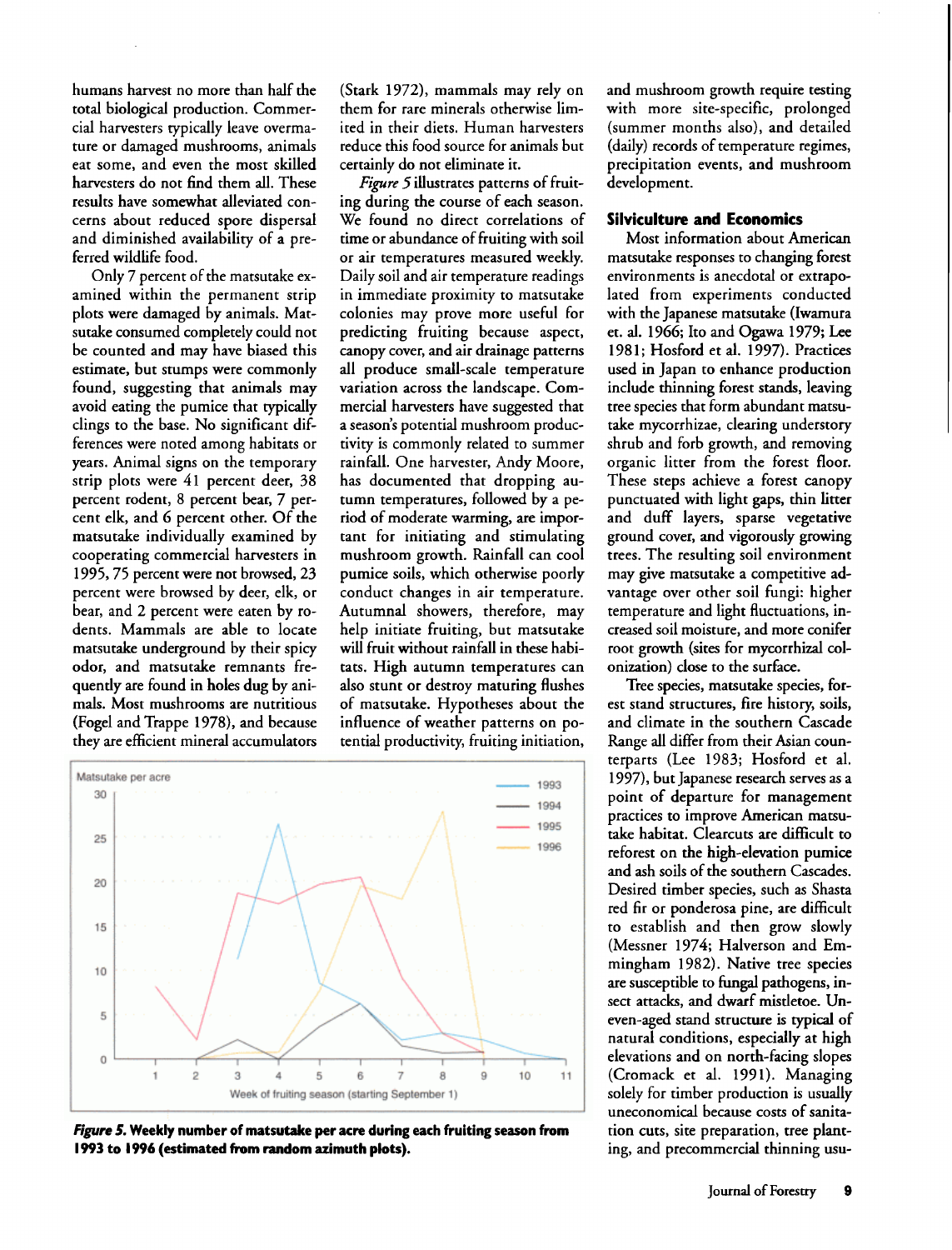**ally exceed expected discounted timber revenues. Retaining forest cover and managing for long rotations through selection cutting are the preferred means of timber harvest on these sites, especially when the harvest accomplishes other silvicultural goals, such as fire management.** 

**Before fire suppression began early in the 20th century, frequent light- to moderate-intensity fres removed most understory vegetation and thinned regeneration to densities that a site could support as trees matured (Agee 1993). Currently, many forest stands in the southern Cascades are densely stocked, have accumulated deep duff layers, and have multilayered canopies that create fire fuel ladders. Shasta red firs are considered a preferred host for the American matsutake in this area because**  most fruiting is observed in close prox**imity to them; however, the dense tree regeneration in fire-suppressed stands consists predominantly of species other than Shasta red fir. Large-diameter overstory Shasta red firs must compete for moisture and nutrients with these thickets of understory trees, and the deep litter accumulation may impede matsutake fruiting and increase the risk of catastrophic fires. Thinning from below, followed by low-intensity prescribed fires, would retain large overstory Shasta red fir and reduce understory competition, duff layers, and fire hazard. These same silvicultural prescriptions may produce more favorable conditions for matsutake growth and fruiting (Amaranthus et al. 1998).** 

## **Economic Calculations**

**With the help of Ed Brown of the Chemult Ranger District, we developed a theoretical silvicultural treatment for a representative stand to assess the present net worth of managing for timber and American matsutake. The study sites are in a scenic management area not currently scheduled for harvest, but similar nearby areas could produce timber through uneven-aged**  management. We chose a typical stand **with several commercial species of trees, including western white pine, sugar pine, lodgepole pine, ponderosa pine, and Shasta red fir. Our model assumed that selective cuts would retain a canopy cover of 35 percent or more and that sugar pine would constitute 20 to 30 percent of the stand, lodgepole pine 40 to 55 percent, and Shasta red fir 25 to 30 percent. We assumed soil compaction from multiple thinning entries would be minimal (for example, by logging on snow-covered ground) and not detrimental to tree health, mycorrhizal formation, or fungal growth or fruiting.** 

**We assessed three alternatives. In the first two alternatives, the area is selectively harvested to enhance matsutake production with five timber harvests over 90 years. Given that Japanese matsutake productivity has been reported to increase 100 to 400 percent as a result of silvicultural treatments (Weigand 1997), we conservatively assumed (1) a 100 percent increase in matsutake production or (2) no change in matsutake production re-**

| Products and<br>mushroom harvest<br>cost assumptions                | Alternative 1:<br>timber harvest, 100%<br>increase in matsu-<br>take productivity | Alternative 2:<br>timber harvest.<br>constant matsu-<br>take productivity | Alternative 3<br>(current manage-<br>ment); no timber har-<br>vest, constant mat-<br>sutake productivity |
|---------------------------------------------------------------------|-----------------------------------------------------------------------------------|---------------------------------------------------------------------------|----------------------------------------------------------------------------------------------------------|
| Timber                                                              | \$497                                                                             | \$497                                                                     | $\mathbf{0}$<br>9                                                                                        |
| Matsutake<br>(harvester costs $=$<br>50% of mushroom<br>sale value) | 580                                                                               | 432                                                                       | 432                                                                                                      |
| Matsutake<br>(harvester costs $=$<br>90% of mushroom<br>sale value) | 164                                                                               | 135                                                                       | 135                                                                                                      |

**suiting from timber harvests. Alternative (3) consists of mushroom revenues without timber harvesting. Economic**  assumptions for calculating the present **net worth of each resource and each alternative include a 4 percent rate of return and no change in real prices or COSTS.** 

**Mushroom and timber revenues are difficult to compare because we have little information on mushroom harvesting costs, and the two resources are sold differently. The price of mushrooms sold to buyers is roughly comparable to the price of logs sold to a mill (delivered log price). Timber harvesting requires large capital investments in equipment and hauling costs, and companies typically provide insurance and pay employees better than minimum wage. Mushroom harvesting is less expensive, wage expectations are lower, and both labor and expenses may be shared by family groups. Timber is sold by bid to one harvester (normally a company), whereas mushrooms are usually sold by permit, with theoretically unlimited numbers of harvesters (individuals) competing for the same resource.** 

**We used return-to-the-resource calculations to compare the present net worth of both timber and mushrooms. The return to the resource for timber can be defined as what the harvester is willing to pay the landowner for rights to harvest the resource (sufficient to cover the costs of harvesting and possibly realize aprofit) less the landowner's costs incurred in managing the resource for sustainable production and harvest. In this applied example, return to the resource is the bid price for a timber sale minus Forest Service administrative costs for timber management. All costs to the harvester are taken into account in the bid. We used tree growth models, bid prices (by species), and administrative costs (both direct and indirect) to calculate discounted timber values per acre. Stumpage (bid) prices were actual 1997 Chemult Ranger District selling prices per thousand board feet.** 

**A comparable return-to-the-resource calculation for matsutake included net permit revenues (district permit sales minus administrative costs**